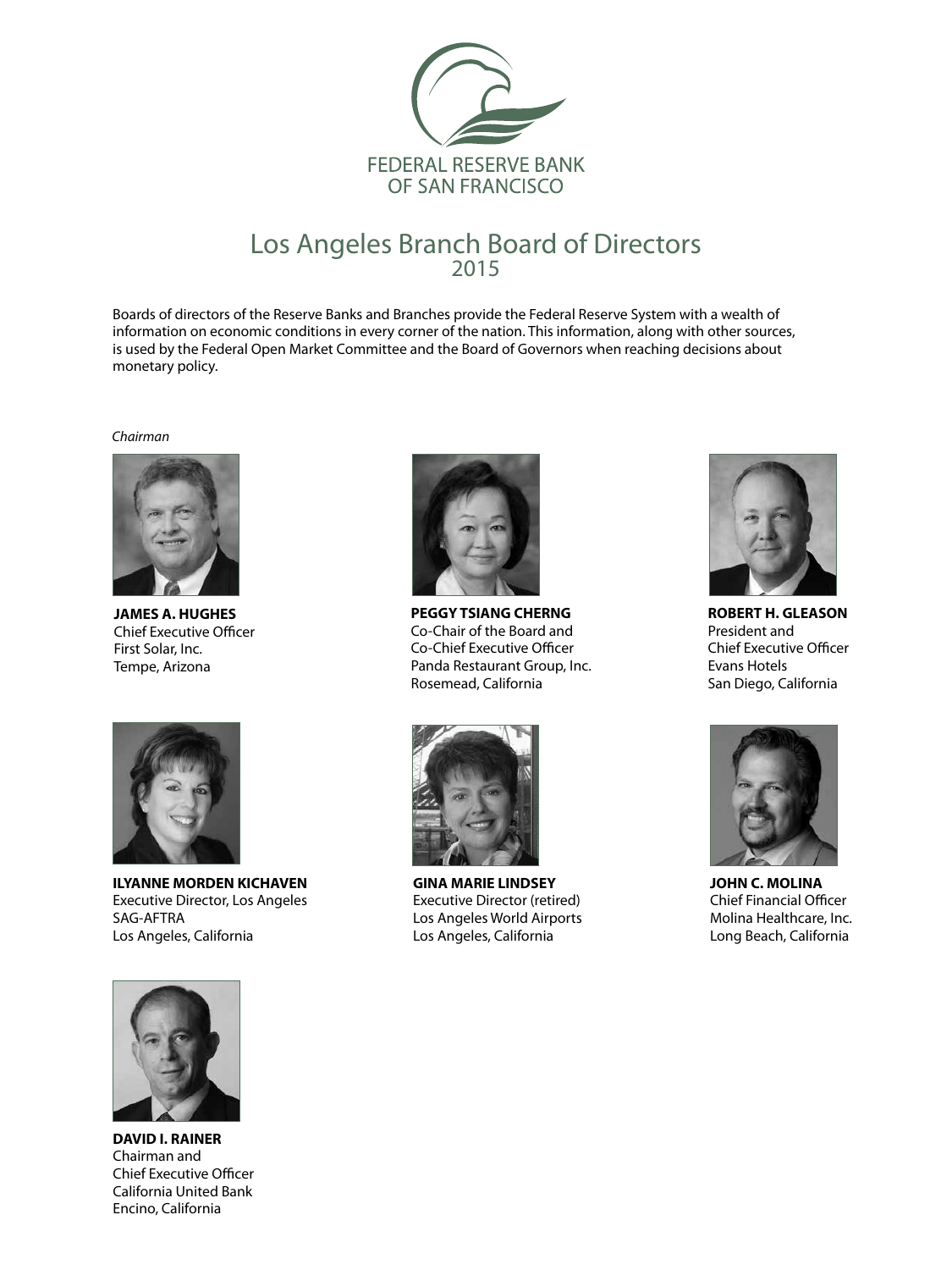

## Portland Branch Board of Directors 2015

Boards of directors of the Reserve Banks and Branches provide the Federal Reserve System with a wealth of information on economic conditions in every corner of the nation. This information, along with other sources, is used by the Federal Open Market Committee and the Board of Governors when reaching decisions about monetary policy.

*Chairman*



**JOSEPH E. ROBERTSON, JR., M.D.** President Oregon Health & Science University Portland, Oregon



**S. RANDOLPH COMPTON** President, Chief Executive Officer and Co-Chairperson of the Board Pioneer Trust Bank, N.A. Salem, Oregon



**ROBERT C. HALE** Chief Executive Officer Hale Companies Hermiston, Oregon



**ROMÁN D. HERNÁNDEZ** Partner K&L Gates LLP Portland, Oregon



**TAMARA L. LUNDGREN** President and Chief Executive Officer Schnitzer Steel Industries, Inc. Portland, Oregon



**CHARLES A. WILHOITE** Managing Director Willamette Management Associates Portland, Oregon



**STEVEN J. ZIKA** Chief Executive Officer Hampton Affiliates Portland, Oregon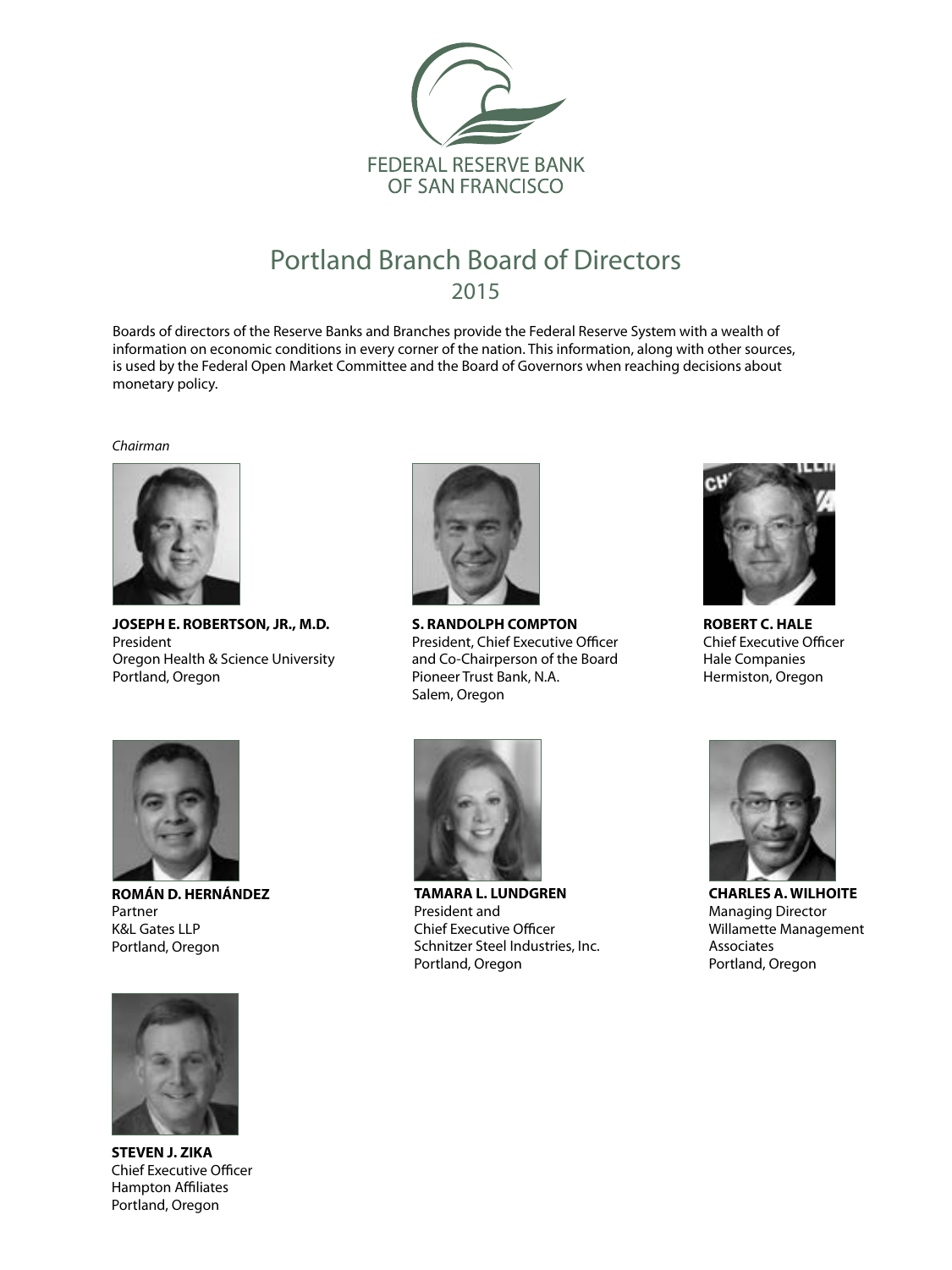

## Salt Lake City Branch Board of Directors 2015

Boards of directors of the Reserve Banks and Branches provide the Federal Reserve System with a wealth of information on economic conditions in every corner of the nation. This information, along with other sources, is used by the Federal Open Market Committee and the Board of Governors when reaching decisions about monetary policy.

*Chairman*



**BRADLEY J. WISKIRCHEN**  Chief Executive Officer Keynetics Inc. Boise, Idaho



**JOSH ENGLAND** President C.R. England, Inc. Salt Lake City, Utah



**SUSAN D. MOONEY JOHNSON**  President Futura Industries Clearfield, Utah



**PETER R. METCALF** Founder, Brand Advocate and Chief Executive Officer Emeritus Black Diamond, Inc. Salt Lake City, Utah



**ALBERT T. WADA** Chairman Wada Farms, Inc. Pingree, Idaho



**PARK PRICE** Chief Executive Officer Emeritus and Chairman Bank of Idaho Idaho Falls, Idaho



**PATRICIA R. RICHARDS** President and Chief Executive Officer SelectHealth, Inc. Murray, Utah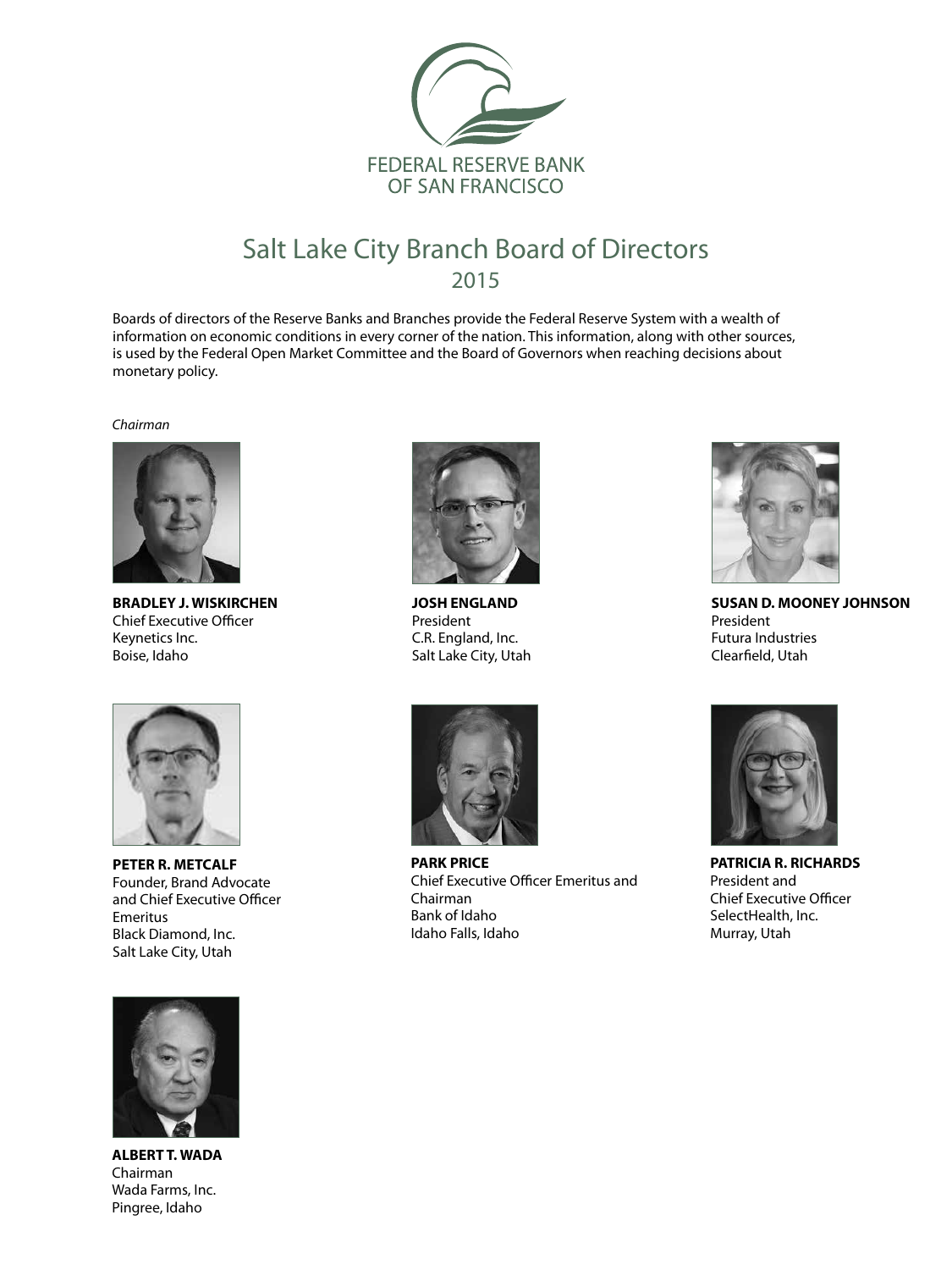

#### San Francisco Head Office Board of Directors 2015

Boards of directors of the Reserve Banks and Branches provide the Federal Reserve System with a wealth of information on economic conditions in every corner of the nation. This information, along with other sources, is used by the Federal Open Market Committee and the Board of Governors when reaching decisions about monetary policy.

*Chairman of the Board and Federal Reserve Agent Deputy Chairman of the Board*



**ROY A. VALLEE** Retired Executive Chairman and Chief Executive Officer Avnet, Inc. Phoenix, Arizona





**ALEXANDER R. MEHRAN** Chairman and Chief Executive Officer Sunset Development Company San Ramon, California



**STEVEN E. BOCHNER** Partner Wilson, Sonsini, Goodrich & Rosati, P.C. Palo Alto, California



**RICHARD A. GALANTI**  Executive Vice President and Chief Financial Officer Costco Wholesale Corporation Issaquah, Washington



**MEGAN F. CLUBB**  Chairman of the Board Baker Boyer National Bank Walla Walla, Washington



**STEVEN R. GARDNER** President and Chief Executive Officer Pacific Premier Bank Irvine, California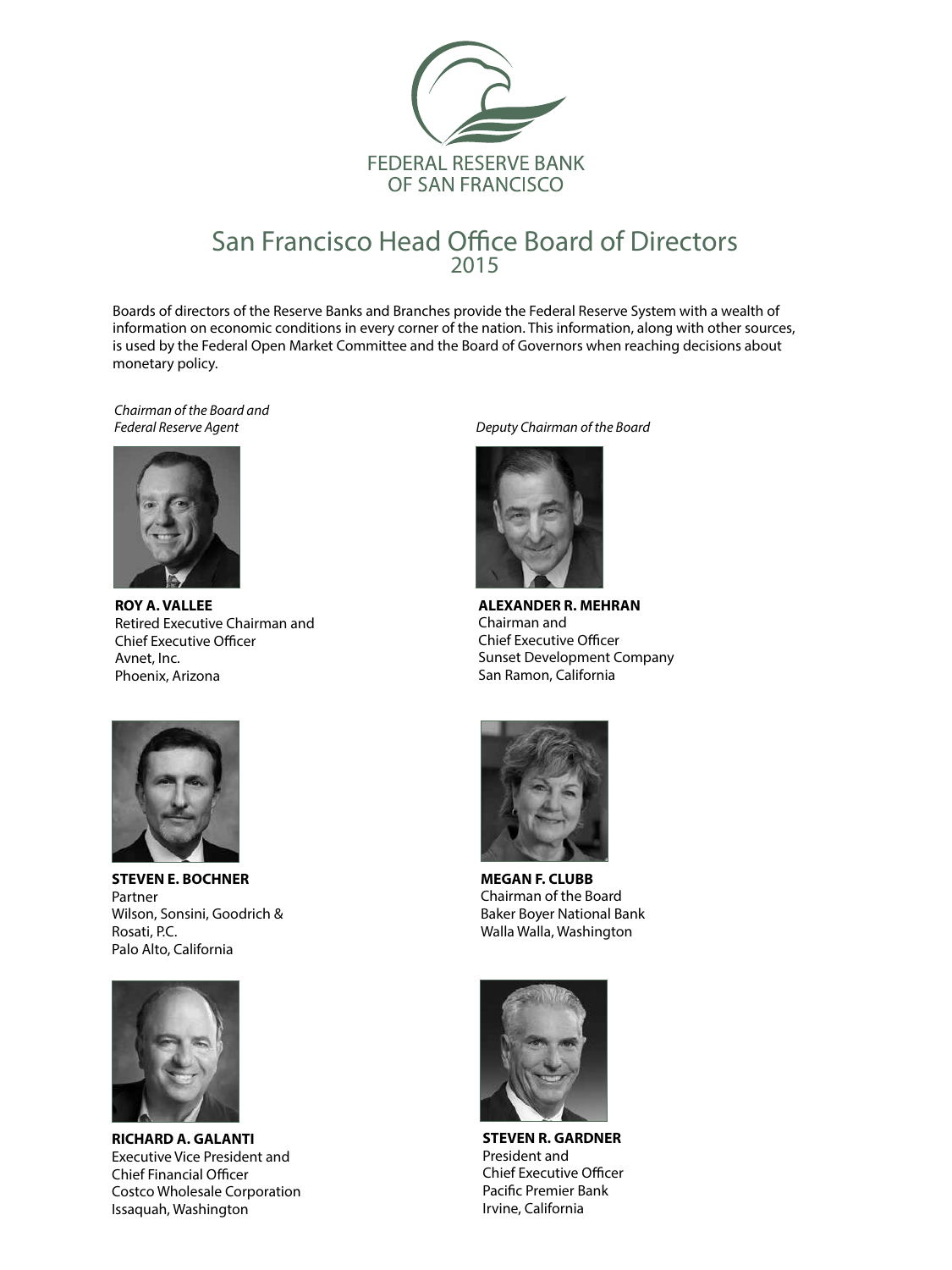

### San Francisco Head Office Board of Directors 2015

*cont'd*



**PETER S. HO** Chairman, President and Chief Executive Officer Bank of Hawaii and Bank of Hawaii Corporation Honolulu, Hawaii



**BARRY M. MEYER** Founder and Chairman North Ten Mile Associates Burbank, California



**NICOLE C. TAYLOR** President and Associate Vice Provost for Student Affairs and Dean of Community Engagement and Diversity Stanford University Stanford, California



*Member of the Federal Advisory Council, Appointed by San Francisco Board of Directors*

**JOHN G. STUMPF** Chairman, President and Chief Executive Officer Wells Fargo & Company San Francisco, California